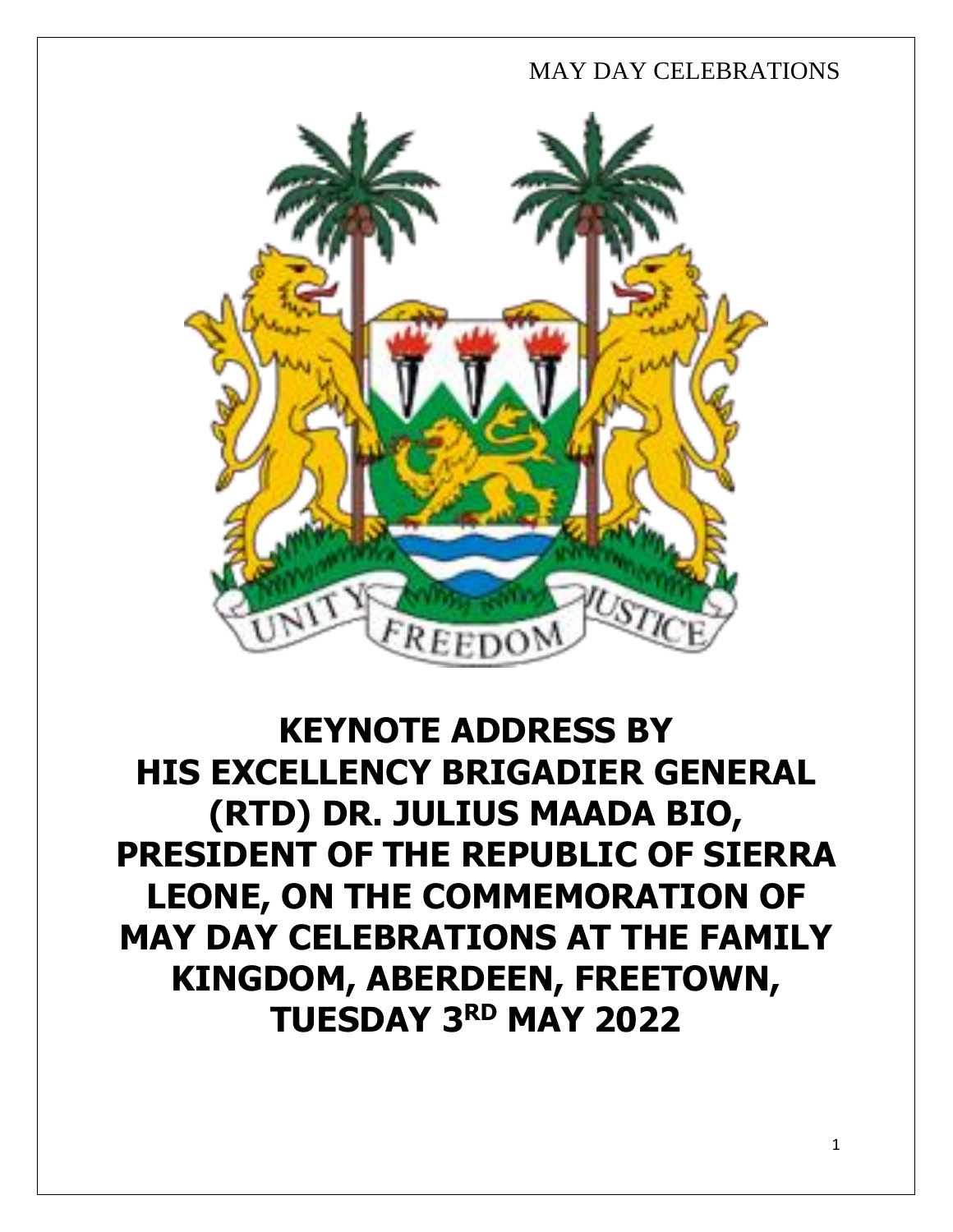The Honourable Vice President Madam First Lady Ministers and Deputy Ministers Honourable Members of Parliament Members of the Diplomatic and Consular Corps Colleague workers Distinguished Ladies and Gentlemen

- 1. In 1889, an international federation of socialist groups and trade unions designated 1st of May as a day in support of workers in commemoration of the Haymarket Riot which occurred in Chicago in 1886.
- 2. For more than a century later, May Day or International Labour Day has become an annual event to demonstrate workers' solidarity, champion workers' rights and honour workers' contributions.
- 3. So let me whole-heartedly commend the leaderships of the Ministry of Labour and Social Security, the Sierra Leone Labour Congress and the Sierra Leone Employers Federation, for organizing this allimportant Workers' Day Celebration with the theme **"Fairness at the Workplace".**
- 4. I feel honoured to be part of this celebration simply because I am a worker too. Indeed, I am an employee of the Government of the Republic of Sierra Leone (My Employer). I was employed on the 4th of April 2018 for a period of five years and eligible for another five years to steer the mantle of leadership of this great nation. Sadly, for me as a worker, I don't have anywhere to complain about salary increment or improved conditions of service and I cannot even go on strike.
- 5. Today, as we mark one hundred and thirty-three years of the historic struggles and gains made by workers and labour movements, the world of work has been severely affected by the current global economic crises. According to the internationally reputed, Organisation for Economic Co-operation and Development (OECD), it states: **"The COVID-19 pandemic has triggered one of the**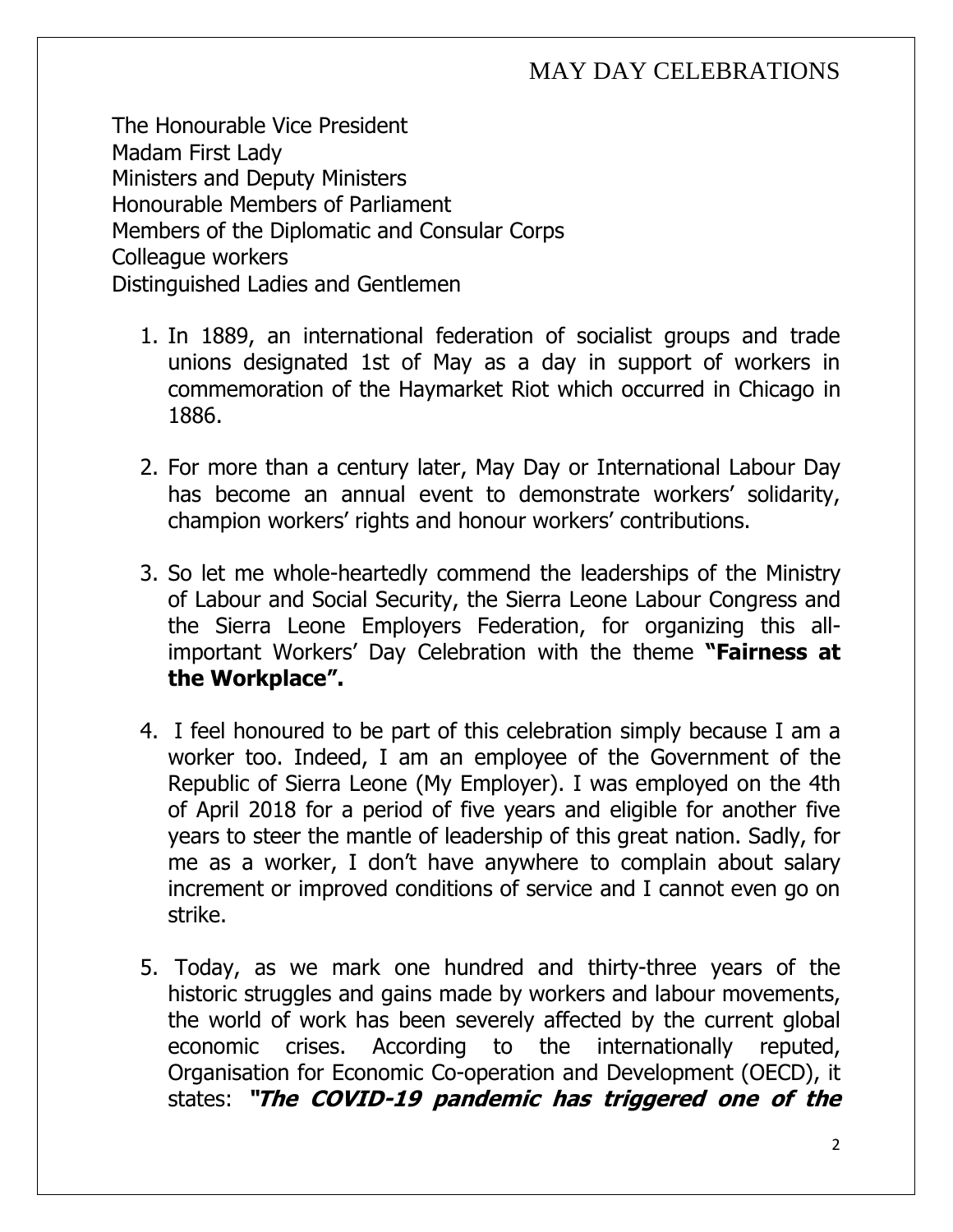#### **worst jobs crises since the Great Depression. There is a real danger that the crisis will increase poverty and widen inequalities, with the impact felt for years to come."**

- 6. As the Chairman of the Sierra Leone Employers Federation has also mentioned earlier, the Russia-Ukraine conflict has also exacerbated the devastating effects of Covid-19 pandemic with supply disruptions of petroleum products. I have noted some of the challenges he mentioned facing employers and businesses such as increased inflation; higher cost of foreign exchange for importations; the need to encourage commercial banks to provide bridging loans to support employers and businesses; the challenges with electricity and water supply; the supply chain challenges and increased freight charges.
- 7. As he has also acknowledged, Government has proactively supported employers and businesses to weather the storm through subsidies and tax incentives and the availability of foreign exchange for the importation of essential commodities. Let me re-assure the Sierra Leone Employers Federation that we will continue to cooperate with employers and businesses to address the challenges so we can lessen the global economic impact on ordinary people.
- 8. I have also listened to the Secretary General of the Sierra Leone Labour Congress and many of the concerns raised affecting workers are similar to the issues raised last week when I had a meeting with the leadership at State House. In that meeting we agreed on strengthening cooperation between Government and Labour Congress on national issues and I directed the Chief Minister to be holding quarterly engagement with the Congress.
- 9. However, on the issue of salaries and wages for workers, it is important to note that since 2018 to date my government has made 30% salary increment for teachers, 50% salary increment for Military, Police, Fire Force and Correctional Services; 50% salary increment for workers at ONS and CISU; 25% salary increment for workers at Audit Service, Anti-Corruption Commission and Statistics Sierra Leone; and 75% salary increment for university lecturers and workers. In 2019, my government also increased the minimum wage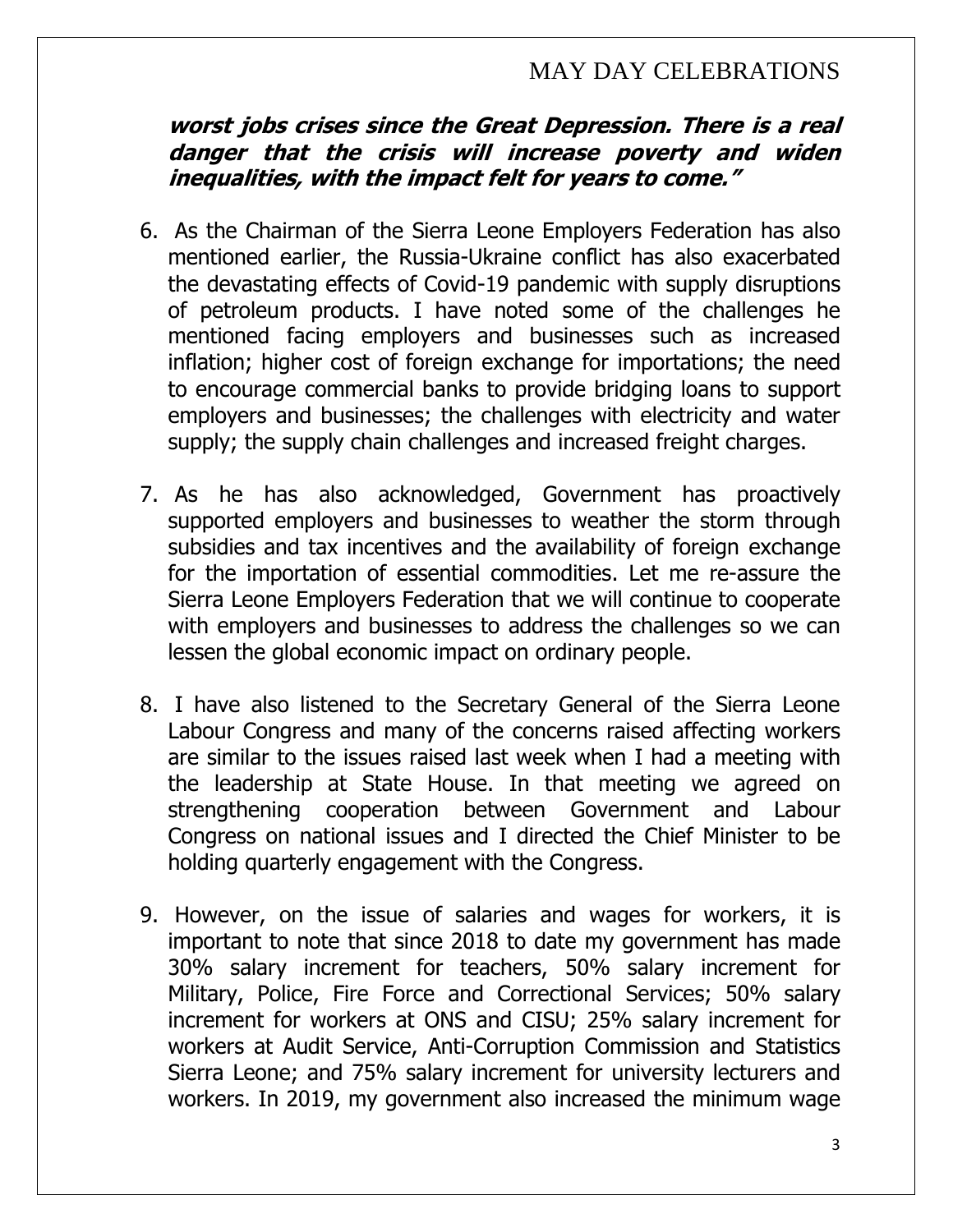from Five Hundred Thousand Leones (Le500,000) to Six Hundred Thousand Leones (Le600,000). I know workers always want more salary increment but what we have done so far should give workers hope that this is a government that cares and a government that is fair. Let me also state that preparations for the establishment of a Wages and Compensation Commission are at an advanced stage.

- 10. Mr. Chairman, in the world of work, the foundation for ensuring fairness at the workplace is mainly based on the International Labour Organization (ILO) Conventions and Recommendations. You would recall that Sierra Leone became a Member of the ILO during the era of the SLPP-led government immediately after independence. This lends credence to the high level of seriousness with which the government at that time, treated issues of workers. My government will continue to act likewise and possibly do more.
- 11. It is also a fact that my government upon assuming power in 2018 had taken steps to demonstrate our desire to promote not only the culture of equality of workers but also fairness at the workplace.
- 12. First, the Ministry of Labour and Social Security and its social partners have conducted at least two reviews of some of the labour laws. Therefore, for the first time two significant bills have been drafted:

(i)**The Labour Bill, 2022**: This will be an Act to consolidate and repeal the Factories Act, 1974; General Law (Business Start-up) (Amendment) Act, 2007; Regulations of Wages and Industrial Relations Act, 1971; Employers and Employed Act Cap 212, 1956; Workman's Compensation Act Cap 219 and the Trade Union Act 1944;

(ii) **Overseas Employment and Migrants Bill, 2022**: This will be an Act to provide for the regulations of overseas employment, to provide for the establishment of a safe and fair system of migration, to provide for the protection of the rights and welfare of migrant workers and members of their families and to provide for other related matters.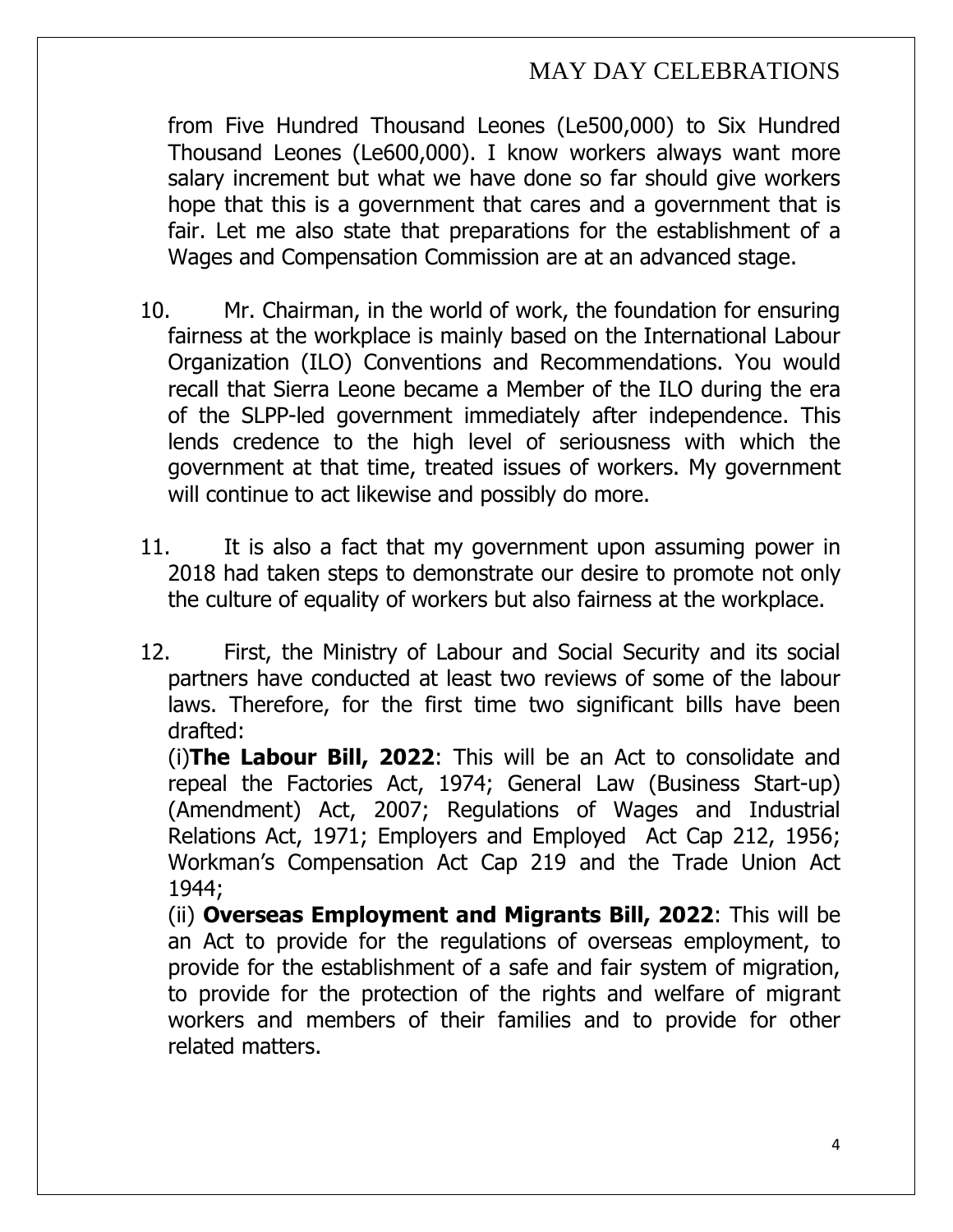- 13. Second, as a country, we have also ratified various ILO Conventions and Protocols which have attracted international recognition and admiration for Sierra Leone.
- 14. On the  $4<sup>th</sup>$  December 2018 and  $4<sup>th</sup>$  July 2019 respectively, my government through the Ministry of Labour and Social Security facilitated the ratification **of ten (10) Conventions, and one (1) Protocol** by the House of Parliament.
- 15. On the  $13<sup>th</sup>$  August 2020, my government through the Ministry of Foreign Affairs and International Cooperation deposited **nine (9) instruments** (**8 Conventions and 1 Protocol)** with the Director General of the ILO. And in January 2022, **two (2) instruments** were further submitted to the ILO.
- 16. In his remarks, the ILO Director-General, Mr Guy Ryder, thanked my government for the very hard work in ratifying such a high number of ratifications and stated:

**"…it is not every day that I receive the ratification by a member state of no less than nine instruments. Eight Conventions and One Protocol. Indeed, it is unique in my experience, and I know that this has never happened before from any country from the continent of Africa. These ratifications come at a very good moment in terms of the relationship between Sierra Leona and the ILO".**

17. Third, it is also important to note that ensuring fairness at the workplace must include the assurance that workers' pensions are managed prudently and judiciously by the National Social Security and Insurance Trust (NASSIT). Therefore, I am pleased to announce that my office is in receipt of the Executive Summary of the Valuation of NASSIT's investments and review of related policies conducted by **PriceWaterhouseCoopers**. This is in fulfilment of a manifesto commitment I made 2018 to conduct a comprehensive audit of NASSIT and make it more effective and efficient. I hope the Minister of Labour and Social Security will prepare highlights of the report and fully brief Cabinet in the immediate future. As a government, we are also mindful that the review of the NASSIT Act must be done to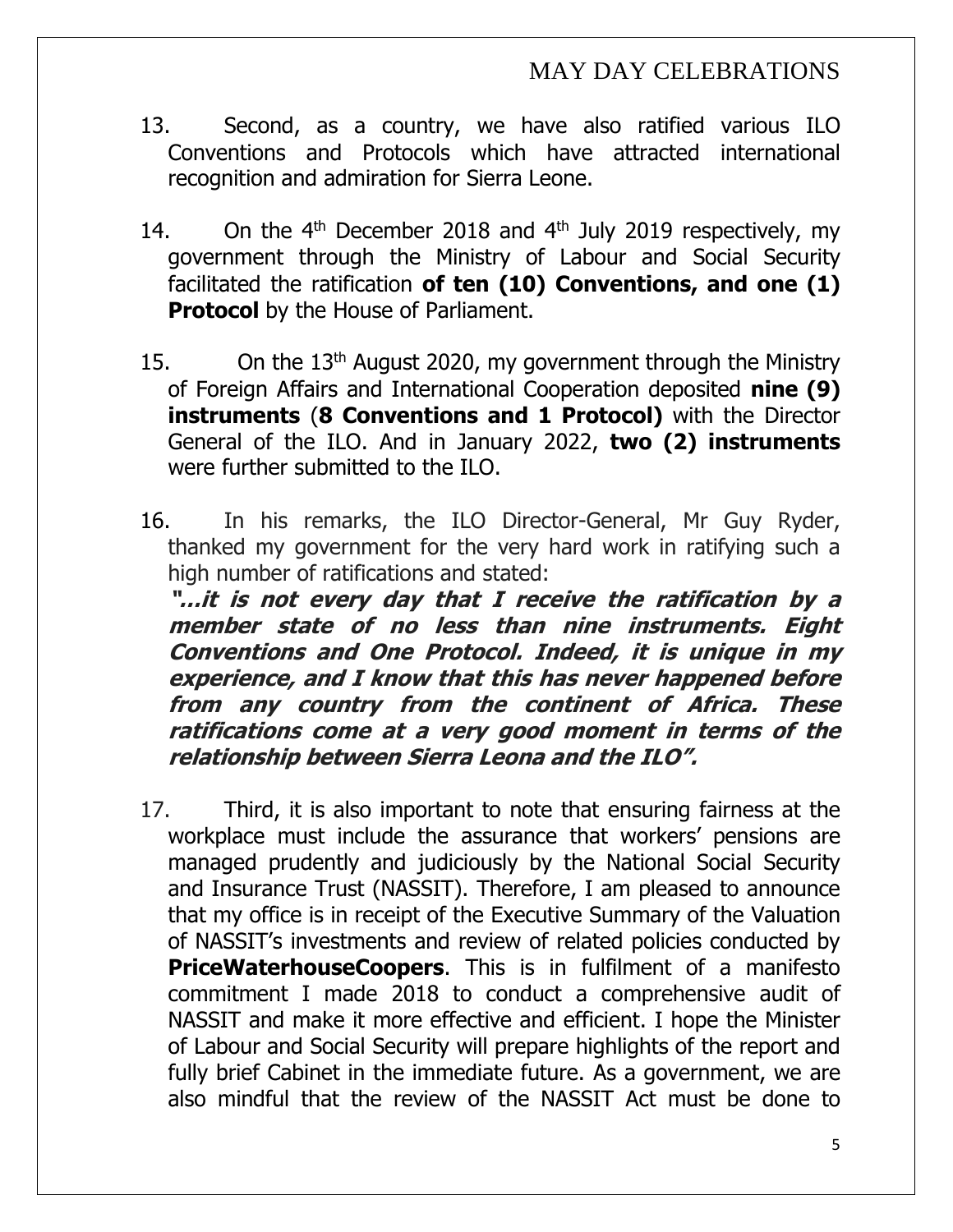enhance compliance with best practice in the administration of pension funds for the long-term sustainability of the Scheme.

- 18. Fourth, fairness at the workplace should be discussed in the context of the Tripartite Declaration of Principles concerning Multinational Enterprises and Social Policy (MNE Declaration). This Declaration provides guidance to governments, workers and employers' organizations and Multinational Enterprises in areas such as employment, training, conditions of work, life, and industrial relations. The Declaration makes provision for the appointment of National Focal Points.
- 19. The Ministry of Labour and Social Security, the Sierra Leone Labour Congress, and the Sierra Leone Employers Federation appointed and confirmed their National Focal Points in July 2019 and they were trained through the sponsorship of the ILO, in Turin, Italy in the same year.
- 20. The National Focal Points promote inclusive, responsible, and sustainable workplace practices to give effect to the principles of the MNE Declaration. This will result in a systematic decrease in industrial disputes and by extension a decrease in strikes with the passage of time; a situation that is congenial for increased productivity and economic growth.
- 21. Fifth, ensuring fairness at the workplace must also include providing legal avenues for addressing grievances. Notwithstanding the fact that the Regulation of Wages and Industrial Relations Act, 1971 and its related Collective Bargaining Agreements make provisions for grievance redress mechanisms, my government has taken additional measure for workers to seek redress. The Industrial and Social Security Division of the High Court has been established to hear and determine the following matters: labour, industrial relations and social security; industrial disputes; employer and employee relationships among others.
- 22. Mr. Chairman, as a responsible government that is keen to maintain and promote workers' rights and thus ensure equity among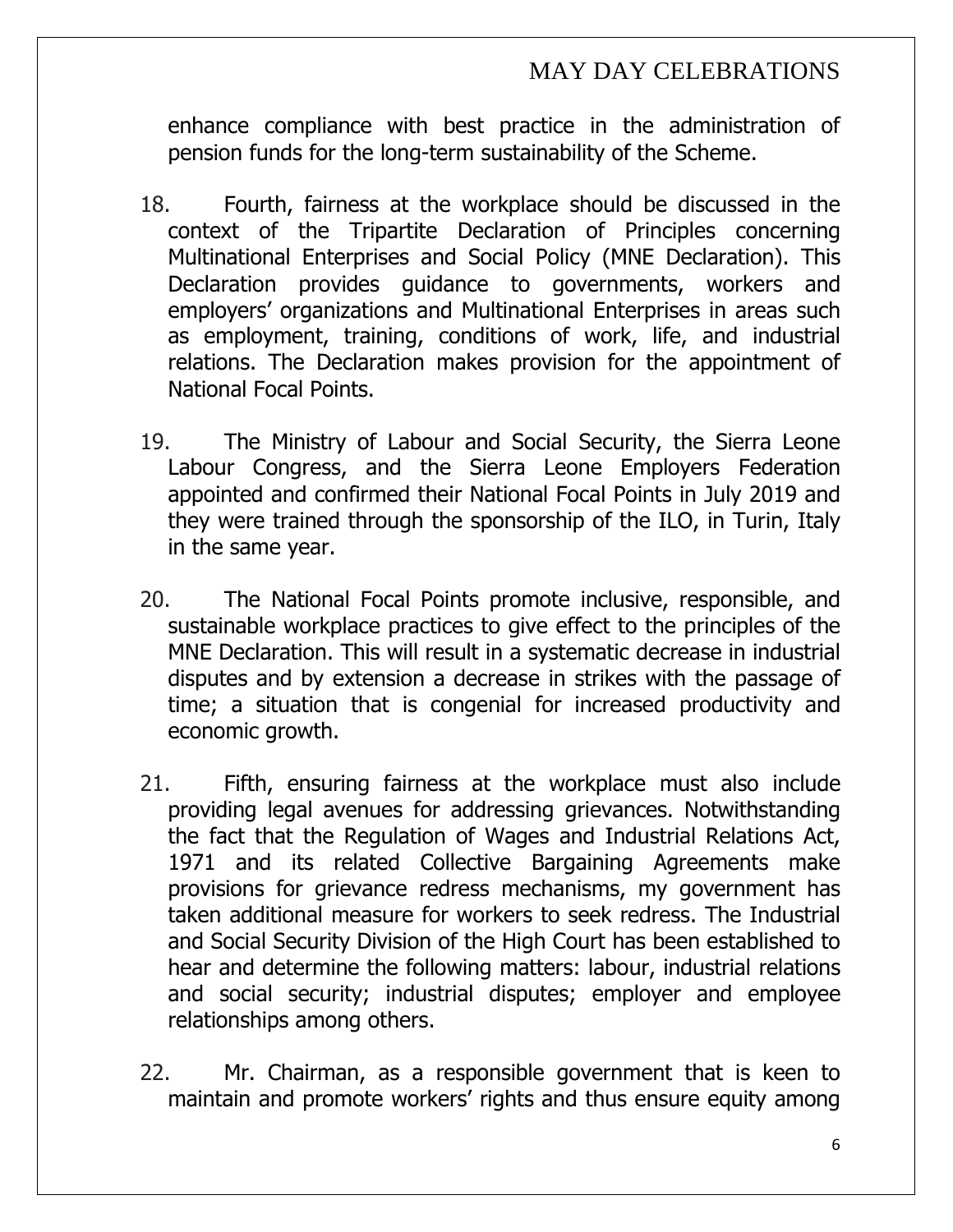workers at workplaces, we have never interfered in the activities of Trade Unions. Workers must enjoy the right to form associations and bargain collectively. This is why we have given Trade Unions the space to perform their functions because they are the bulwarks of their members and must protect the rights of their members without political compromise.

- 23. Equally important, the International Labour Organisation (ILO) has also been supportive to the Government of Sierra Leone in several areas with a view to promoting labour administration generally and specifically to promote fairness at the workplace.
- 24. In 2021, the ILO hired a Consultant to conduct a diagnostic study in order to prepare the second phase of the **Decent Work Country Programme for Sierra Leone.** The Decent Work Agenda of the ILO has the following four strategic objectives:
- (i) Set and promote standards and fundamental principles and rights at work;
- (ii)Create greater opportunities for women and men to decent employment and income;
- (iii) Enhance the coverage and effectiveness of social protection for all and;
- (iv) Strengthen tripartism and social dialogue.
- 25. Therefore, developing and ultimately implementing the Decent Work Country Programme Phase Two for Sierra Leone will invariably contribute to promoting fairness at the workplace in especially the sectors that would be covered.
- 26. Distinguished guests, ILO is one of Sierra Leone's most trusted international partners. Despite the challenges in paying our subscriptions as a country, the ILO has continued to stand by us. **This is why I have instructed the Ministry of Finance to ensure that the arrears of Sierra Leone's Membership Contribution to the ILO be paid immediately.**
- 27. Mr. Chairman, the ILO is implementing an EU funded Project titled EU "Jobs for Growth" Programme in Sierra Leone. This project